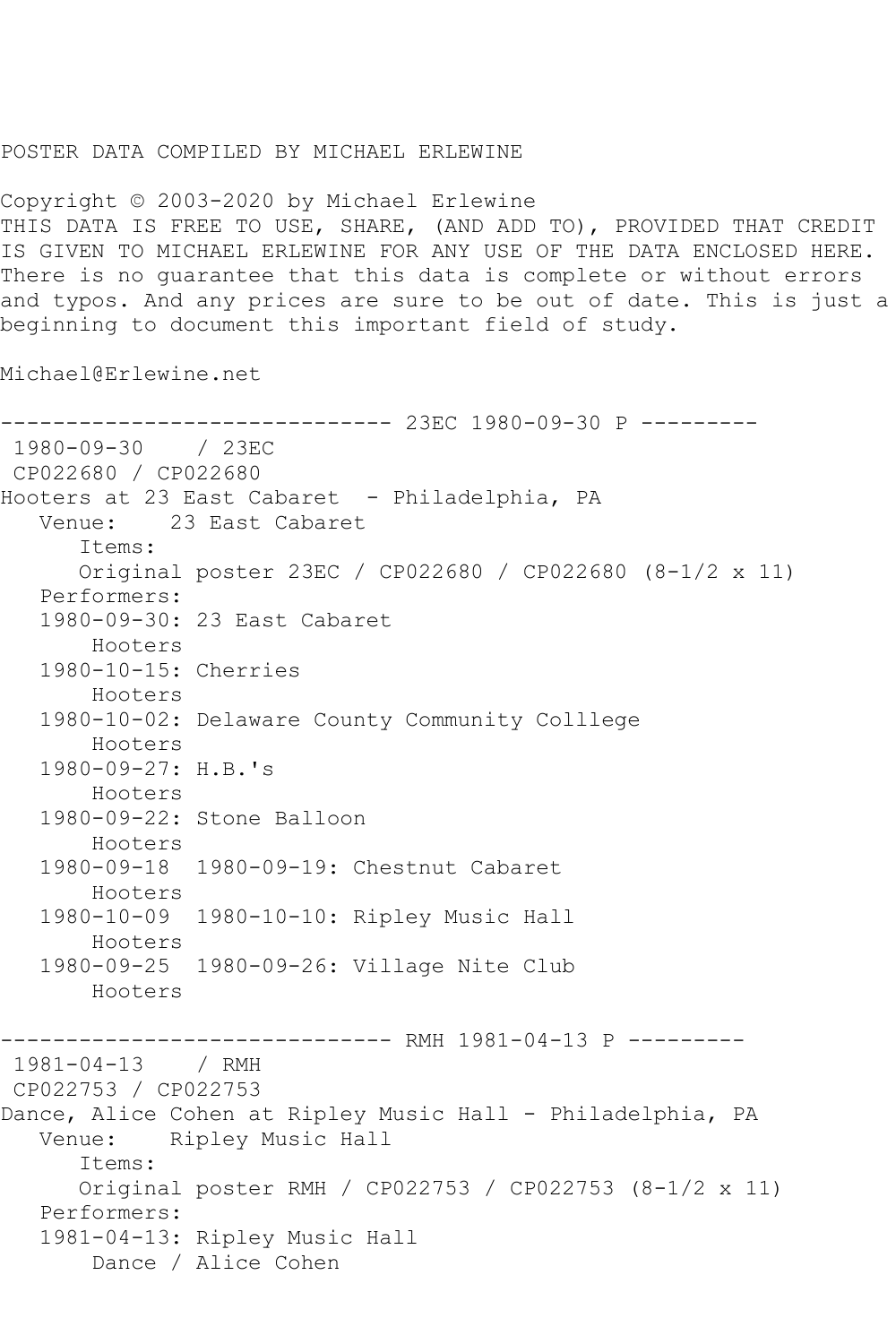------------------------------- RMH 1981-05-12 P ---------<br>1981-05-12 / RMH  $1981 - 05 - 12$ CP022745 / CP022745 UB40, Hooters at Ripley Music Hall - Philadelphia, PA<br>Venue: Ripley Music Hall Ripley Music Hall Items: Original poster RMH / CP022745 / CP022745 (8-1/2 x 14) Performers: 1981-05-12: Ripley Music Hall UB40 1981-05-15: Ripley Music Hall Hooters 1981-05-22: Ripley Music Hall Steel Pulse / Inner Circle 1981-06-15: Ripley Music Hall Jimmy Cliff ------------------------------ RMH 1981-06-12 P --------- 1981-06-12 / RMH CP022755 / CP022755 Vapors, Get Wet at Ripley Music Hall - Philadelphia, PA Venue: Ripley Music Hall Items: Original poster RMH / CP022755 / CP022755 (8-1/2 x 14) Performers: 1981-06-12: Ripley Music Hall Vapors / Get Wet 1981-06-18: Ripley Music Hall Bram Tchaikovsky / Producers 1981-06-22: Ripley Music Hall Stiff Little Fingers ----------------- RMH 1981-07-01 P ----------<br>/ RMH  $1981 - 07 - 01$ CP012317 / CS08354 Bigs at Ripley Music Hall - Philadelphia, PA Notes: Offset Venue: Ripley Music Hall Items: Original poster RMH / CP012317 / CS08354 Performers: 1981-07-01: Ripley Music Hall Bigs ------------------------------ RMH 1981-07-15 P --------- 1981-07-15 / RMH CP022751 / CP022751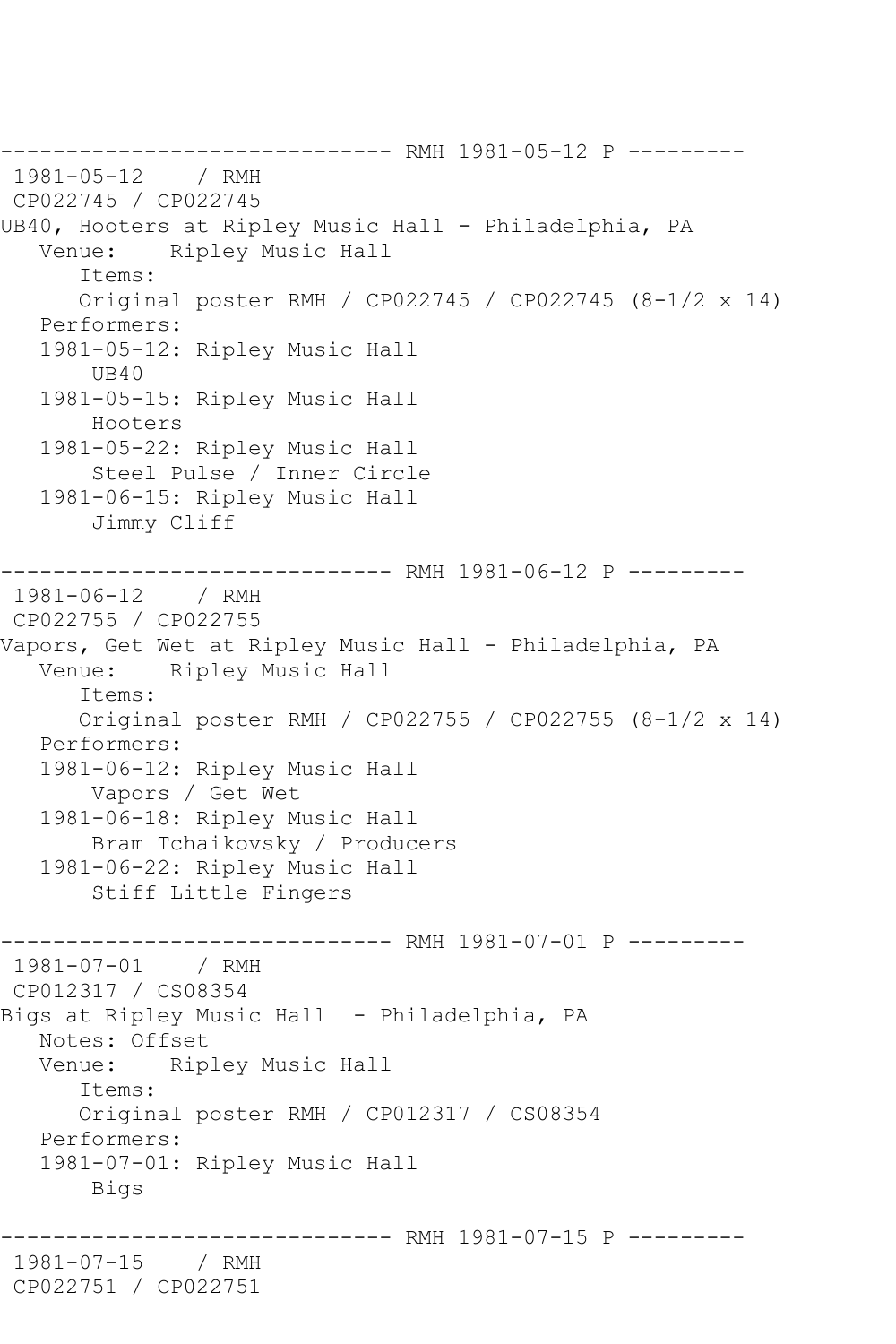Comstat Angels, Nu-Este at Ripley Music Hall - Philadelphia, PA<br>Venue: Ripley Music Hall Ripley Music Hall Items: Original poster RMH / CP022751 / CP022751 (8-1/2 x 13) Performers: 1981-07-15: Ripley Music Hall Comstat Angels / Nu-Este ---------------- RMH 1981-07-18 P ----------<br>/ RMH 1981-07-18 CP022749 / CP022749 Toots and the Maytals, Peter Tosh at Ripley Music Hall - Philadelphia, PA<br>Venue: Rip Ripley Music Hall Items: Original poster RMH / CP022749 / CP022749 (8-1/2 x 14) Performers: 1981-07-18: Ripley Music Hall Toots and the Maytals 1981-07-25: Ripley Music Hall Peter Tosh ------------------------------ RMH 1981-07-29 P --------- 1981-07-29 / RMH CP022750 / CP022750 A's at Ripley Music Hall - Philadelphia, PA<br>Venue: Ripley Music Hall Ripley Music Hall Items: Original poster RMH / CP022750 / CP022750 (8-1/2 x 14) Performers: 1981-07-29: Ripley Music Hall A's ------------------------------ RMH 1981-08-10 P --------- 1981-08-10 / RMH CP022752 / CP022752 ESG, Liquid Liquid at Ripley Music Hall - Philadelphia, PA Venue: Ripley Music Hall Promoter: Lee Paris Items: Original poster RMH / CP022752 / CP022752 (8-1/2 x 11) Performers: 1981-08-10: Ripley Music Hall ESG / Liquid Liquid 1981-08-17: Ripley Music Hall Nona Hendryx / Propaganda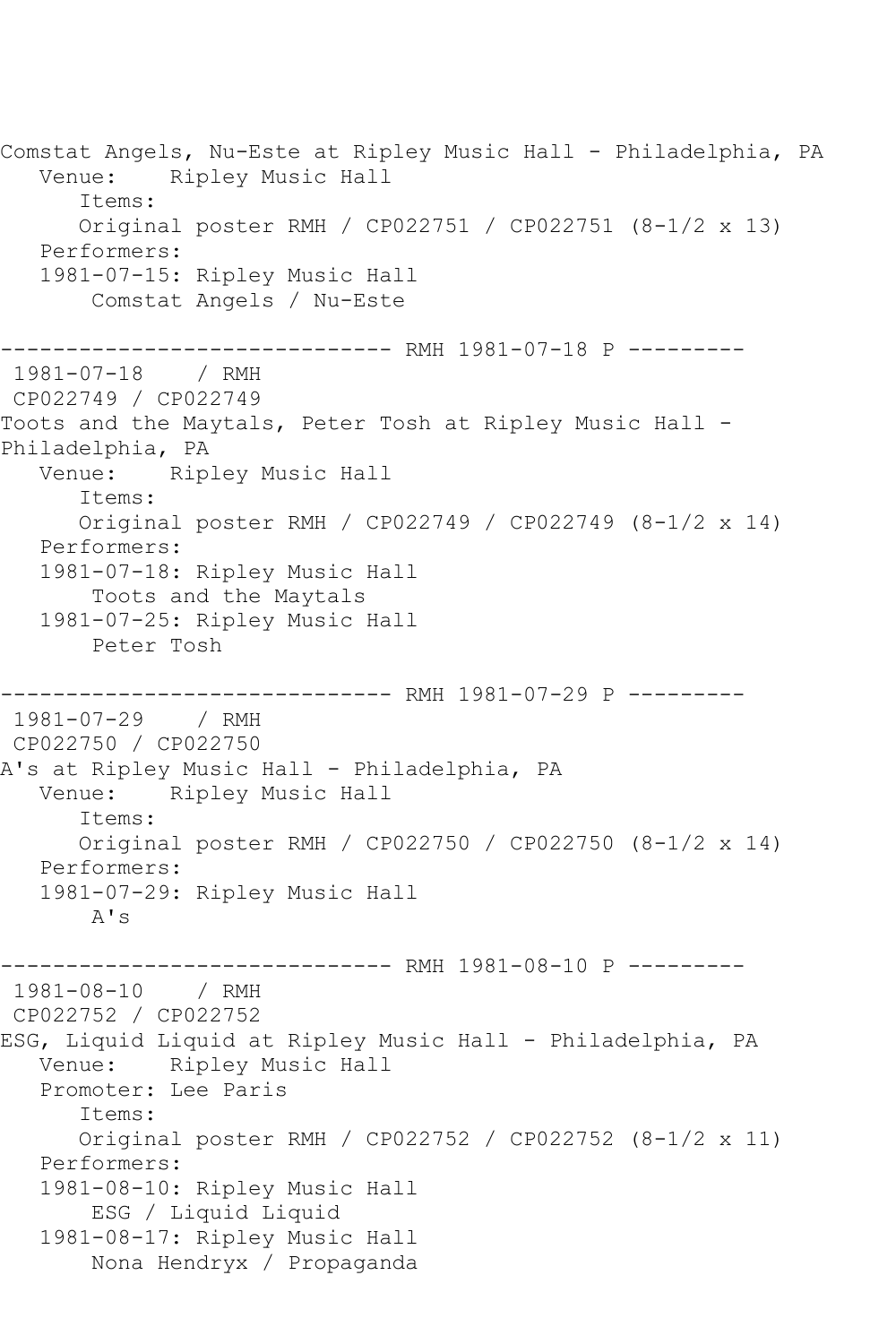------------------------------ RMH 1981-09-25 P --------- 1981-09-25 CP022757 / CP022757 Lene Lovich, Mink de Ville at Ripley Music Hall - Philadelphia, PA<br>Venue: Ripley Music Hall Ripley Music Hall Items: Original poster RMH / CP022757 / CP022757 (8-1/2 x 11) Performers: 1981-09-25: Ripley Music Hall Lene Lovich 1981-10-02: Ripley Music Hall Mink Deville ------------------------------ RMH 1982-04-23 P --------- 1982-04-23 / RMH CP022747 / CP022747 Teardrop Explodes, Pretty Poison at Ripley Music Hall - Philadelphia, PA<br>Venue: Rip Ripley Music Hall Items: Original poster RMH / CP022747 / CP022747 (8-1/2 x 11) Performers: 1982-04-23: Ripley Music Hall Teardrop Explodes / Pretty Poison 1982-04-26: Ripley Music Hall Transfactor 1982-04-28: Ripley Music Hall Tommy Tutone 1982-04-29: Ripley Music Hall Robert Hazard and the Heroes / Novo Combo / Point Blank 1982-05-07: Ripley Music Hall A's / Kenn Kweder 1982-05-10: Ripley Music Hall Deuces Wild ------------------------------ RMH 1982-04-23 P --------- 1982-04-23 / RMH CP022754 / CP022754 Teardrop Explodes, Pretty Poison at Ripley Music Hall - Philadelphia, PA<br>Venue: Rip Ripley Music Hall Items: Original poster RMH / CP022754 / CP022754 (8 x 14) Performers: 1982-04-23: Ripley Music Hall Teardrop Explodes / Pretty Poison 1982-05-21: Ripley Music Hall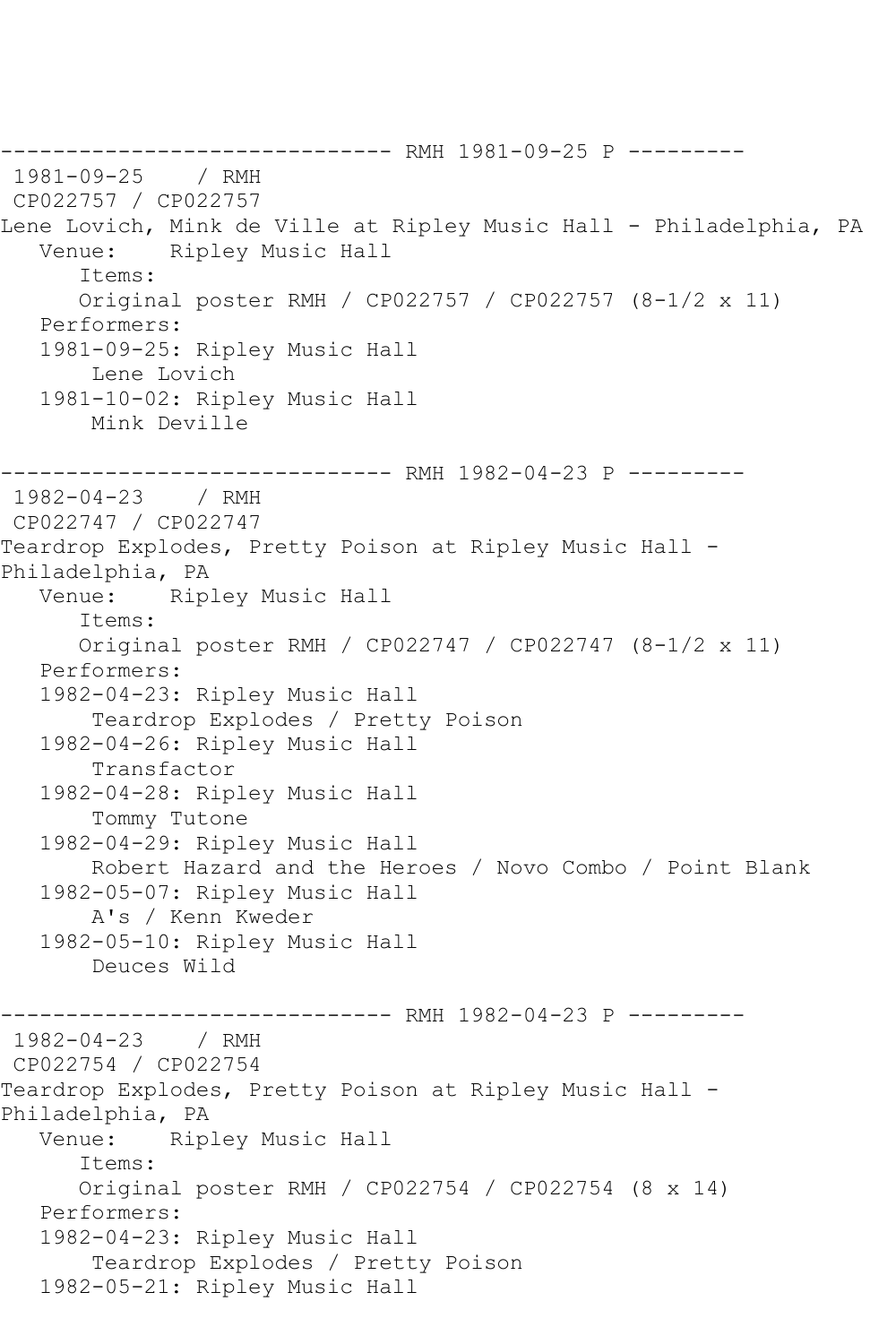Sparks / Dick Tracy 1982-05-24: Ripley Music Hall Tom Verlaine ------------------------------ RMH 1982-04-26 P --------- 1982-04-26 / RMH CP022746 / CP022746 Transfactor at Ripley Music Hall - Philadelphia, PA Venue: Ripley Music Hall Items: Original poster RMH / CP022746 / CP022746 (8-1/2 x 11) Performers: 1982-04-26: Ripley Music Hall Transfactor -------------- BLO 1982-05-22 P ---------1982-05-22 / BLO CP022302 / CP022302 Hooters at Blondie's Venue: Blondie's Items: Original poster BLO / CP022302 / CP022302 (5-1/2 x 8-1/2) Performers: 1982-05-22: Blondie's Hooters 1982-05-12: City Gardens Hooters 1982-05-07: Contestoga High School Hooters 1982-06-05: Philadelphia Zoo Hooters 1982-05-21: Shady Lane Hooters 1982-05-25: Stone Balloon Hooters 1982-05-05: Chestnut Cabaret Hooters 1982-05-28: Ripley Music Hall Hooters 1982-05-15: University of Delaware Bacchus Hooters ------------ RMH 1982-07-27 P ---------1982-07-27 / RMH CP022748 / CP022748 Flock of Seagulls at Ripley Music Hall - Philadelphia, PA Venue: Ripley Music Hall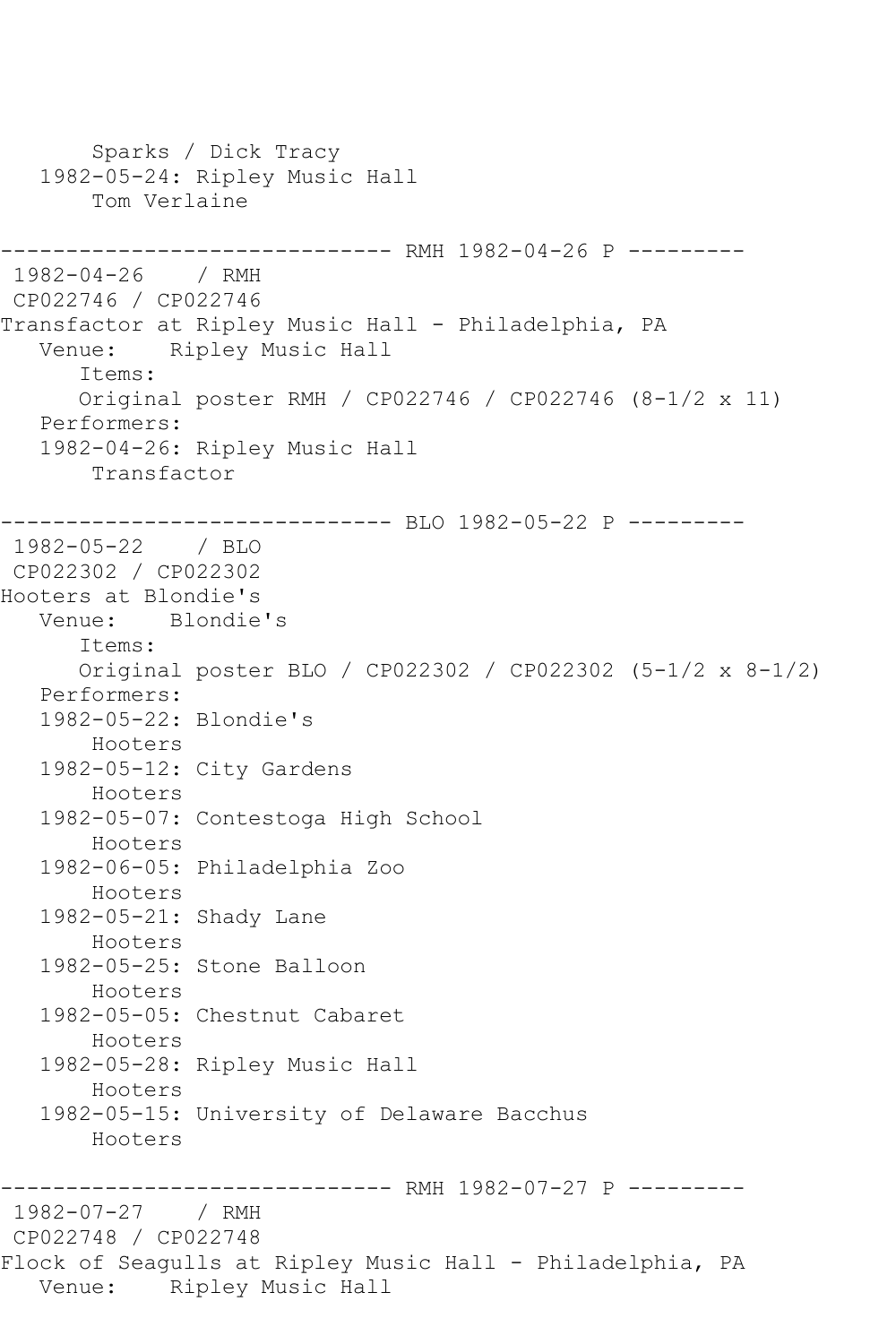Items: Original poster RMH / CP022748 / CP022748 (8-1/2 x 11) Performers: 1982-07-27: Ripley Music Hall Flock of Seagulls ------------------------------ BLO 1982-08-21 P --------- 1982-08-21 / BLO CP022555 / CP022555 A's at Blondie's<br>Venue: Blo Blondie's Items: Original poster BLO / CP022555 / CP022555 (8-1/2 x 11) Performers: 1982-08-21: Blondie's A's 1982-08-02: Gabel's A's 1982-08-03: London Victory Club A's 1982-08-05 1982-08-06: Metron A's 1982-08-08: Tally Ho A's 1982-08-25: Ripley Music Hall A's 1982-08-22: Silo A's 1982-08-14: Tollens A's ------------------------------ 1983-09-05 P --------- 1983-09-05 / CP022756 / CP022756 Impossible Years, Cousins at 3rd and Chestnut Sts Venue: 3rd and Chestnut Streets Items: Original poster / CP022756 / CP022756 (8-1/2 x 11) Performers: 1983-09-05: 3rd and Chestnut Streets Impossible Years 1983-08-24: Central Park, NYC Impossible Years / Cousins / Cameras 1983-08-19: Filly's Impossible Years / Vels 1983-09-01: East Side Club Impossible Years / Plugz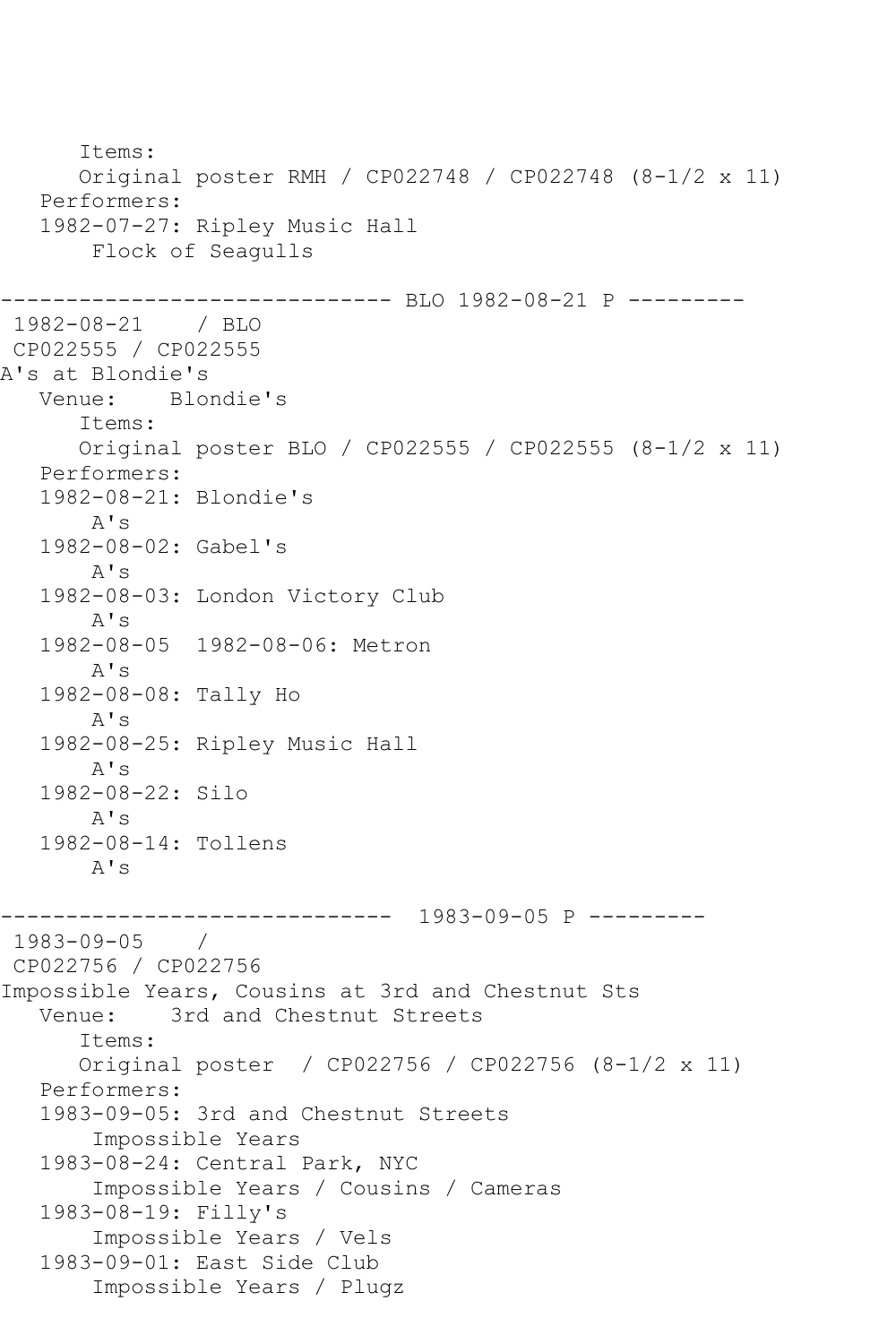```
 1983-09-15: Empire Rock Club
        Impossible Years / Vels
    1983-08-22: Ripley Music Hall
        Impossible Years / Altered Images
               ---------------- RMH 1983-10-07 P ----------<br>/ RMH
1983-10-07
CP012315 / CS08352
Pretty Poison, Impossible Years at Ripley Music Hall -
Philadelphia, PA
   Notes: Offset
   Venue: Ripley Music Hall
       Items:
       Original poster RMH / CP012315 / CS08352
   Performers:
    1983-10-07: Ripley Music Hall
        Pretty Poison / Impossible Years / Dance Factor
                   ------------ RMH 1984-03-15 P ---------
1984-03-15 / RMH 
CP012316 / CS08353
Bunny Drums, Executive Slacks at Ripley Music Hall - Philadelphia, 
PA
   Notes: Offset
  Artist: Matt Marello<br>Venue: Ripley Music
            Ripley Music Hall
       Items:
       Original poster RMH / CP012316 / CS08353
    Performers:
   1984-03-15: Ripley Music Hall
        Bunny Drums / Executive Slacks
------------------------------ RMH 1984-04-05 P ---------<br>1984-04-05   / RMH
1984 - 04 - 05CP012310 / CS08347
Life After Bob, Modern Cities at Ripley Music Hall - Philadelphia, 
PA
   Notes: Offset
   Venue: Ripley Music Hall
       Items:
       Original poster RMH / CP012310 / CS08347
    Performers:
    1984-04-05: Ripley Music Hall
        Life After Bob / Modern Cities / Ben Vaughan
------------------------------ RMH 1984-11-16 P ---------
1984-11-16 / RMH
```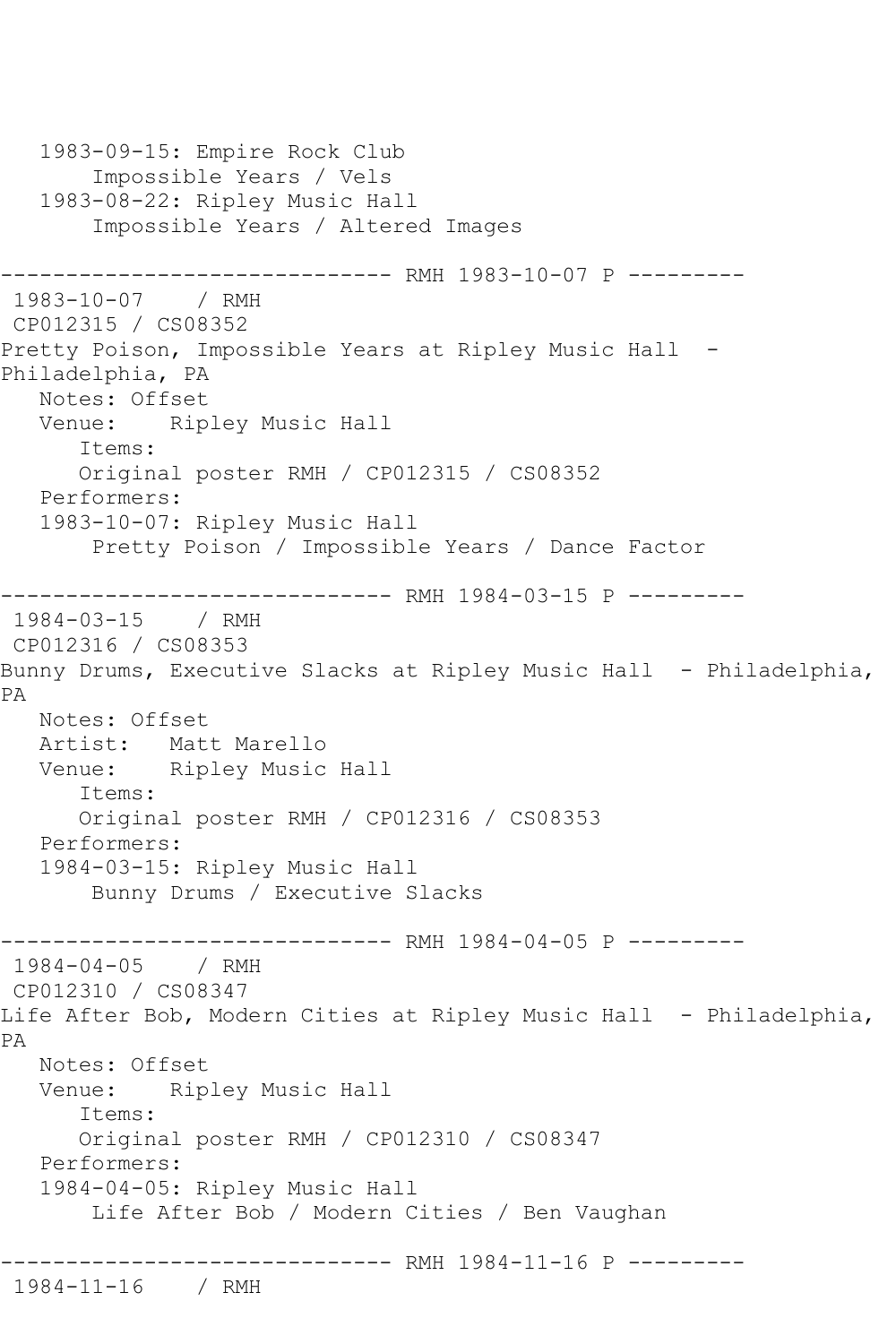CP012302 / CS08339 Pleasure, The Beast at The Ripley Music Hall - Philadelphia, PA Notes: Offset Artist: Matt Marello<br>Venue: Ripley Music Ripley Music Hall Items: Original poster RMH / CP012302 / CS08339 Performers: 1984-11-16: Ripley Music Hall Pleasure / Beast ------------------------------ RMH 1984-11-17 P --------- 1984-11-17 / RMH CP012305 / CS08342 Violent Femmes at Ripley Music Hall - Philadelphia, PA Notes: Offset Artist: Matt Marello Venue: Ripley Music Hall Items: Original poster RMH / CP012305 / CS08342 Performers: 1984-11-17: Ripley Music Hall Violent Femmes ------------------------------ RMH 1984-11-24 P --------- 1984-11-24 / RMH CP012304 / CS08341 Blurt at Ripley Music Hall - Philadelphia, PA Notes: Offset Artist: Matt Marello Venue: Ripley Music Hall Items: Original poster RMH / CP012304 / CS08341 Performers: 1984-11-24: Ripley Music Hall Blurt ----------- RMH 1984-11-26 P ---------1984-11-26 / RMH CP012306 / CS08343 David Johansen at Ripley Music Hall - Philadelphia, PA Notes: Offset Artist: Matt Marello<br>Venue: Ripley Music Ripley Music Hall Items: Original poster RMH / CP012306 / CS08343 Performers: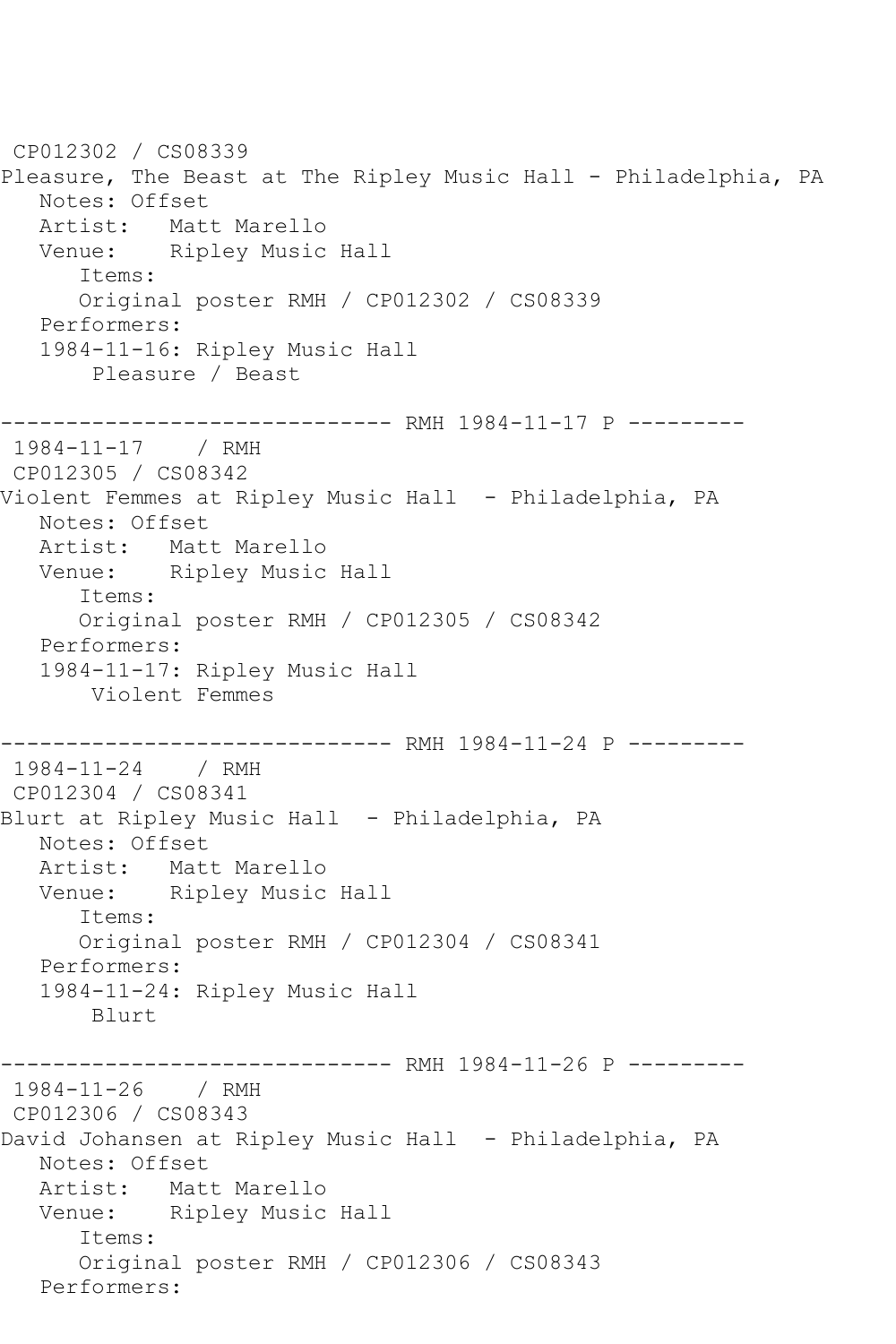1984-11-26: Ripley Music Hall David Johansen ------------------------------ RMH 1984-11-26 P --------- 1984-11-26 / RMH CP022744 / CP022744 David Johansen, Church at Ripley Music Hall - Philadelphia, PA Venue: Ripley Music Hall Items: Original poster RMH / CP022744 / CP022744 (8-1/2 x 11) Performers: 1984-11-26: Ripley Music Hall David Johansen 1984-11-28: Ripley Music Hall Church 1984-11-29: Ripley Music Hall Vels 1984-12-05: Ripley Music Hall Wendy O. Williams ------------------------------ RMH 1984-11-28 P --------- 1984-11-28 / RMH CP012314 / CS08351 Church, Tommy Keene at Ripley Music Hall - Philadelphia, PA Notes: Offset Artist: Matt Marello Venue: Ripley Music Hall Items: Original poster RMH / CP012314 / CS08351 Performers: 1984-11-28: Ripley Music Hall Church / Tommy Keene ------------------------------ RMH 1984-11-29 P --------- 1984-11-29 / RMH CP012300 / CS08337 Vels, Experimental Products at Ripley Music Hall - Philadelphia, PA Notes: Offset Artist: Matt Marello Venue: Ripley Music Hall Items: Original poster RMH / CP012300 / CS08337 Performers: 1984-11-29: Ripley Music Hall Vels / Experimental Products ------------------------------ RMH 1984-11-30 P ---------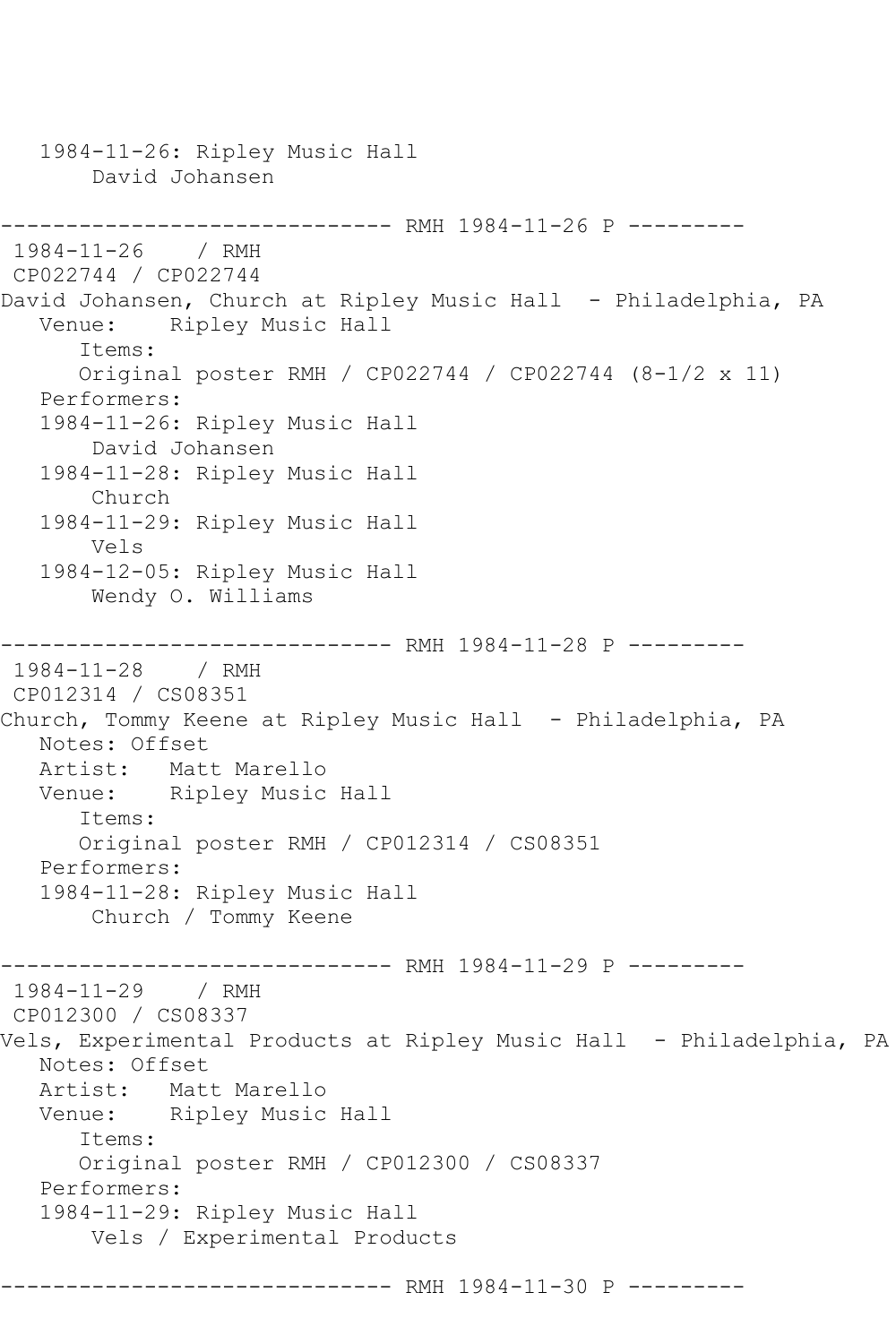```
1984-11-30 / RMH 
CP012301 / CS08338
Rat at Rat R, Dirty Blonds at Ripley Music Hall - Philadelphia, PA
   Notes: Offset
   Artist: Matt Marello
   Venue: Ripley Music Hall
      Items:
      Original poster RMH / CP012301 / CS08338
   Performers:
   1984-11-30: Ripley Music Hall
       Rat at Rat R / Dirty Blonds
------------------------------ RMH 1984-12-05 P ---------
1984-12-05 / RMH 
CP012303 / CS08340
Wendy O. Williams at Ripley Music Hall - Philadelphia, PA
   Notes: Offset
   Artist: Matt Marello
   Venue: Ripley Music Hall
      Items:
      Original poster RMH / CP012303 / CS08340
   Performers:
   1984-12-05: Ripley Music Hall
       Wendy O. Williams
------------------------------ RMH 1985-02-13 P ---------
1985-02-13 / RMH 
CP012307 / CS08344
Love Tractor, Impossible Years at Ripley Music Hall - Philadelphia, 
PA
   Notes: Offset
   Artist: Matt Marello
   Venue: Ripley Music Hall
      Items:
      Original poster RMH / CP012307 / CS08344
   Performers:
   1985-02-13: Ripley Music Hall
       Love Tractor / Impossible Years
------------------------------ RMH 1985-02-20 P ---------
1985-02-20 / RMH 
CP012308 / CS08345
Ruin, M-80's at Ripley Music Hall - Philadelphia, PA
   Notes: Offset
   Artist: Matt Marello
   Venue: Ripley Music Hall
      Items:
```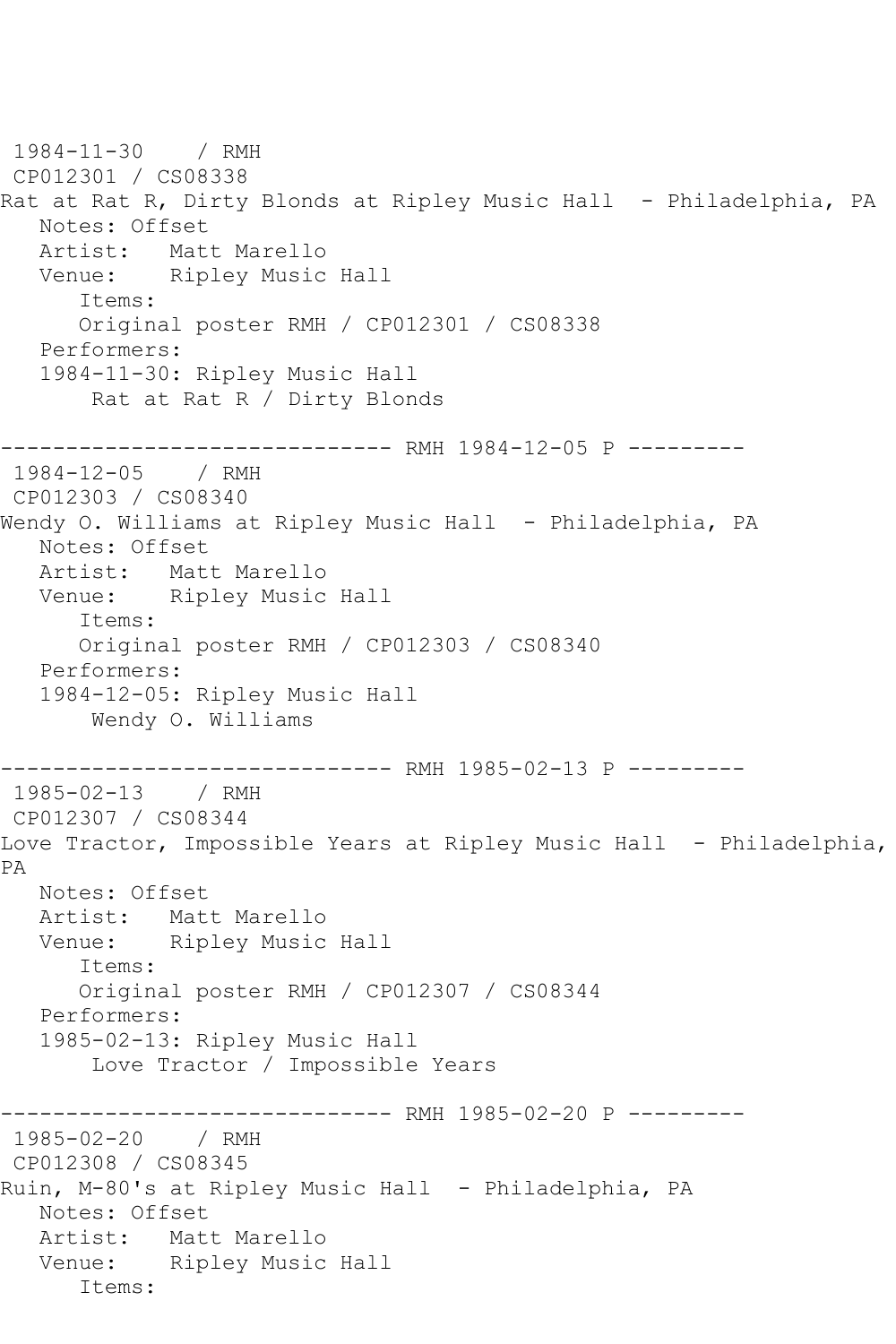Original poster RMH / CP012308 / CS08345 Performers: 1985-02-20: Ripley Music Hall Ruin / M-80's ------------------------------ RMH 1985-03-06 P --------- 1985-03-06 / RMH CP012299 / CS08336 Angelic Upstarts, The Dead Milkmen at The Ripley Music Hall - Philadelphia, PA Notes: Offset Artist: Matt Marello Venue: Ripley Music Hall Items: Original poster RMH / CP012299 / CS08336 Performers: 1985-03-06: Ripley Music Hall Angelic Upstarts / Dead Milkmen ------------------------------ RMH 1985-03-19 P --------- 1985-03-19 / RMH CP012311 / CS08348 In the Service of, The Dub Warriors at The Ripley Music Hall -Philadelphia, PA Notes: Offset Venue: Ripley Music Hall Items: Original poster RMH / CP012311 / CS08348 Performers: 1985-03-19: Ripley Music Hall In the Service of / Dub Warriors ------------------------------ RMH 1985-03-20 P --------- 1985-03-20 / RMH CP012309 / CS08346 Mr. Metha, DV8 at Ripley Music Hall - Philadelphia, PA Notes: Offset Venue: Ripley Music Hall Items: Original poster RMH / CP012309 / CS08346 Performers: 1985-03-20: Ripley Music Hall Mr. Metha / DV8 ------------------------------ RMH 1985-03-26 P --------- 1985-03-26 / RMH CP012313 / CS08350